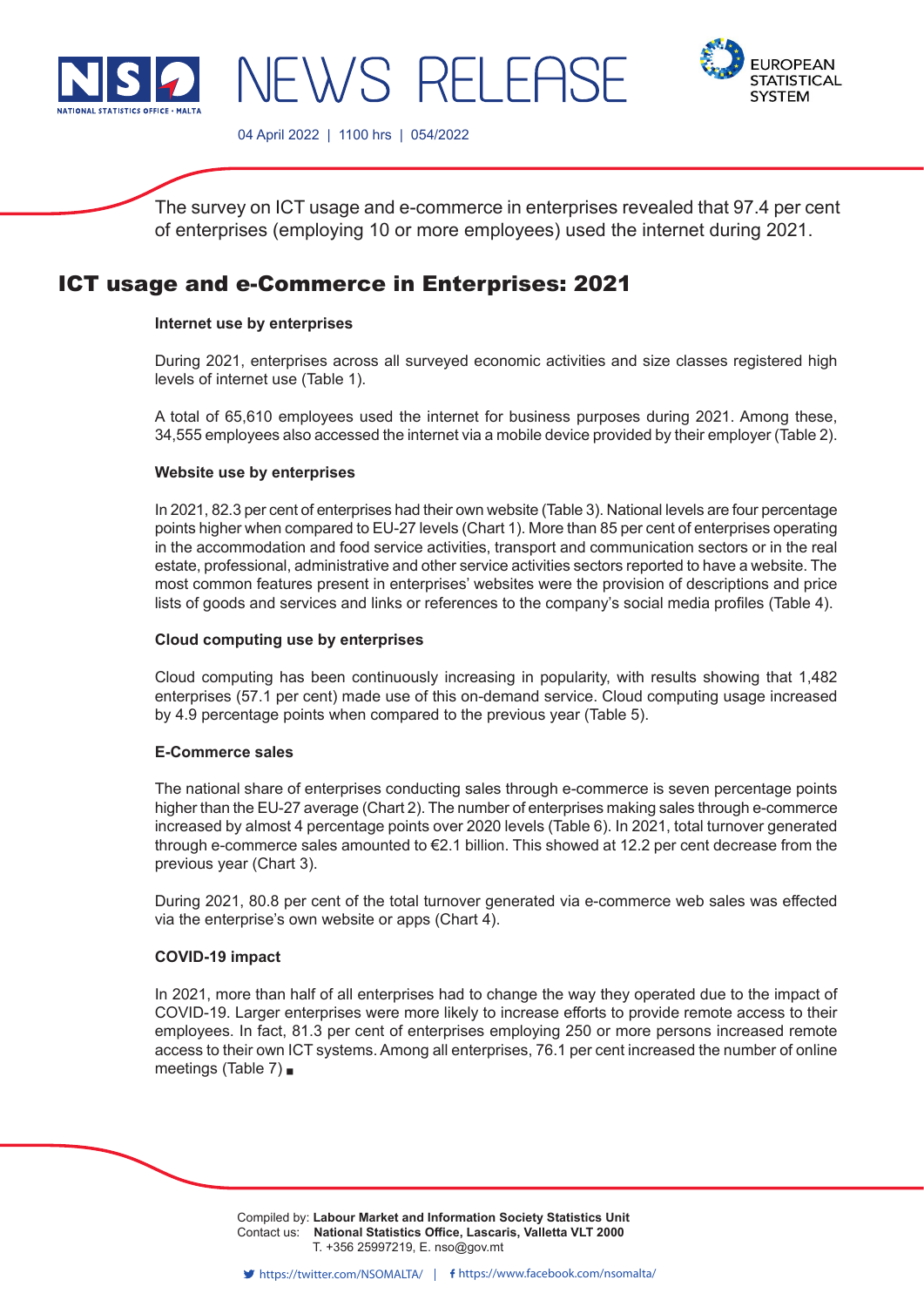## **Table 1. Enterprises that use the internet by size class and main economic activity**

| Size class/                                                            | <b>Number</b>     |       | % all enterprises <sup>1</sup> |       |
|------------------------------------------------------------------------|-------------------|-------|--------------------------------|-------|
| Main economic activity                                                 | 2020<br>(Revised) | 2021  | 2020<br>(Revised)              | 2021  |
| Size class:                                                            |                   |       |                                |       |
| $10 - 49$                                                              | 1,989             | 2,045 | 96.7                           | 97.0  |
| 50-249                                                                 | 422               | 405   | 99.6                           | 99.0  |
| $250+$                                                                 | 79                | 80    | 100.0                          | 100.0 |
| Main economic activity:                                                |                   |       |                                |       |
| Manufacturing and Energy                                               | 338               | 341   | 98.7                           | 98.5  |
| Construction                                                           | 181               | 172   | 96.0                           | 95.7  |
| Wholesale and Retail Trade                                             | 662               | 658   | 99.4                           | 98.0  |
| Accommodation and Food Service Activities, Transport and Communication | 673               | 705   | 93.5                           | 97.9  |
| Real estate, Professional, Administrative and Other Service Activities | 637               | 654   | 99.0                           | 96.4  |
| Total                                                                  | 2,491             | 2,530 | 97.3                           | 97.4  |

 $^{\rm 1}$  The total number of enterprises is provided in Table M1 in the methodological notes.

Notes:

1. Totals may not add up due to rounding.

2. Full descriptions of the NACE Rev. 2 sections are provided in the methodological notes.

#### **Table 2. Number of employees accessing the internet by size class and main economic activity**

| Size class/                                                            | <b>Number</b>                                |                                     | Average number of<br>employees per enterprise <sup>1</sup> |      |  |  |
|------------------------------------------------------------------------|----------------------------------------------|-------------------------------------|------------------------------------------------------------|------|--|--|
| Main economic activity                                                 | 2020<br>(Revised)                            | 2021                                | 2020<br>(Revised)                                          | 2021 |  |  |
|                                                                        |                                              | <b>Employees using the Internet</b> |                                                            |      |  |  |
| Size class:                                                            |                                              |                                     |                                                            |      |  |  |
| 10-49                                                                  | 23,106                                       | 23,134                              | 12                                                         | 11   |  |  |
| 50-249                                                                 | 22.764                                       | 23.373                              | 54                                                         | 58   |  |  |
| $250+$                                                                 | 18,749                                       | 19,103                              | 237                                                        | 239  |  |  |
| Main economic activity:                                                |                                              |                                     |                                                            |      |  |  |
| Manufacturing and Energy                                               | 9,094                                        | 9,508                               | 27                                                         | 28   |  |  |
| Construction                                                           | 3,013                                        | 3,274                               | 17                                                         | 19   |  |  |
| Wholesale and Retail Trade                                             | 13,296                                       | 12,618                              | 20                                                         | 19   |  |  |
| Accommodation and Food Service Activities, Transport and Communication | 19,437                                       | 19,666                              | 29                                                         | 28   |  |  |
| Real estate, Professional, Administrative and Other Service Activities | 19,781                                       | 20,544                              | 31                                                         | 31   |  |  |
| Total                                                                  | 64,620                                       | 65,610                              | 26                                                         | 26   |  |  |
|                                                                        | Employees using internet via a mobile device |                                     |                                                            |      |  |  |
| Size class:                                                            |                                              |                                     |                                                            |      |  |  |
| $10 - 49$                                                              | 13,374                                       | 13,485                              | $\overline{7}$                                             | 7    |  |  |
| 50-249                                                                 | 11,661                                       | 11,943                              | 28                                                         | 29   |  |  |
| $250+$                                                                 | 9,187                                        | 9,127                               | 116                                                        | 114  |  |  |
| Main economic activity:                                                |                                              |                                     |                                                            |      |  |  |
| Manufacturing and Energy                                               | 3,927                                        | 3,957                               | 12                                                         | 12   |  |  |
| Construction                                                           | 1,910                                        | 1,951                               | 11                                                         | 11   |  |  |
| Wholesale and Retail Trade                                             | 6,710                                        | 6,411                               | 10                                                         | 10   |  |  |
| Accommodation and Food Service Activities, Transport and Communication | 11,685                                       | 11,119                              | 17                                                         | 16   |  |  |
| Real estate, Professional, Administrative and Other Service Activities | 9,990                                        | 11,117                              | 16                                                         | 17   |  |  |
| <b>Total</b>                                                           | 34,222                                       | 34,555                              | 14                                                         | 14   |  |  |

 $^{\rm 1}$  The total number of enterprises using the internet is given in Table 1.

Notes:

1. Mobile internet is accessed via a device provided by the enterprise.

2. Totals may not add up due to rounding.

3. Full descriptions of the NACE Rev. 2 sections are provided in the methodological notes.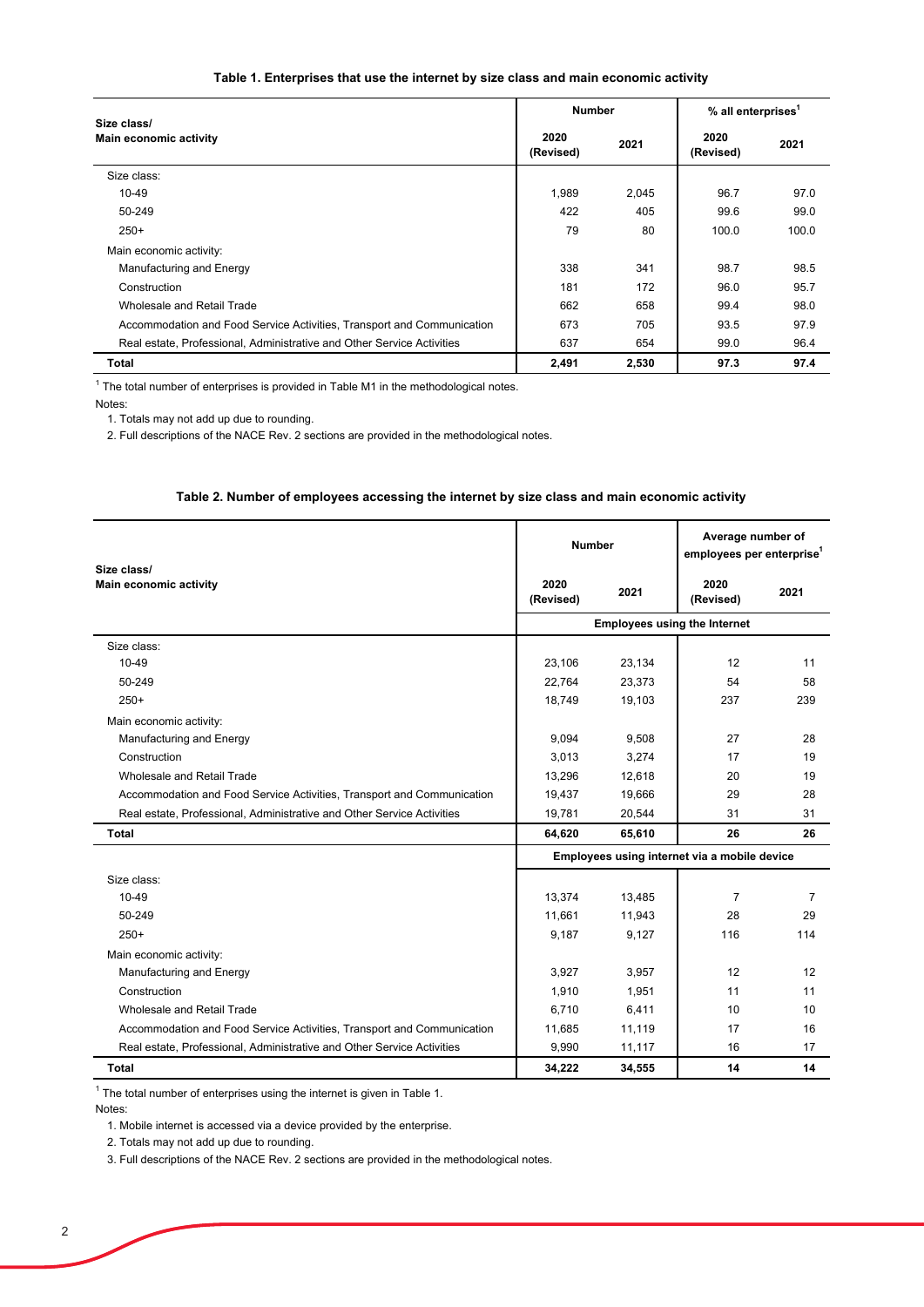## **Table 3. Enterprises that have a website by size class and main economic activity**

| Size class/                                                            |                   | <b>Number</b> |                   | % all enterprises <sup>1</sup> |  |
|------------------------------------------------------------------------|-------------------|---------------|-------------------|--------------------------------|--|
| <b>Main economic activity</b>                                          | 2020<br>(Revised) | 2021          | 2020<br>(Revised) | 2021                           |  |
| Size class:                                                            |                   |               |                   |                                |  |
| 10-49                                                                  | 1,651             | 1,677         | 80.3              | 79.5                           |  |
| 50-249                                                                 | 390               | 388           | 91.9              | 94.9                           |  |
| $250+$                                                                 | 73                | 71            | 92.0              | 88.8                           |  |
| Main economic activity:                                                |                   |               |                   |                                |  |
| Manufacturing and Energy                                               | 267               | 282           | 78.0              | 81.3                           |  |
| Construction                                                           | 139               | 119           | 73.6              | 66.3                           |  |
| Wholesale and Retail Trade                                             | 555               | 541           | 83.4              | 80.5                           |  |
| Accommodation and Food Service Activities, Transport and Communication | 594               | 616           | 82.5              | 85.5                           |  |
| Real estate, Professional, Administrative and Other Service Activities | 559               | 578           | 86.9              | 85.2                           |  |
| Total                                                                  | 2,114             | 2,136         | 82.6              | 82.3                           |  |

 $^{\rm 1}$  The total number of enterprises is provided in Table M1 in the methodological notes. Notes:

1. Totals may not add up due to rounding.

2. Full descriptions of the NACE Rev. 2 sections are provided in the methodological notes.



 $1$  The total number of enterprises having a website is given in Table 3.

#### **Table 4. Features offered on the enterprises' website**

| <b>Website features</b>                                                  | Number <sup>1</sup> |       | % enterprises having a<br>website <sup>2</sup> |      |
|--------------------------------------------------------------------------|---------------------|-------|------------------------------------------------|------|
|                                                                          | 2020<br>(Revised)   | 2021  | 2020<br>(Revised)                              | 2021 |
| Description of goods or services, price lists                            | 1.952               | 2.045 | 92.3                                           | 95.7 |
| Online ordering or reservation or booking                                | 839                 | 973   | 39.7                                           | 45.5 |
| Possibility for visitors to customise or design online goods or services | 352                 | 430   | 16.7                                           | 20.1 |
| Tracking or status of orders placed                                      | 380                 | 473   | 18.0                                           | 22.2 |
| Personalised content in the website for regular/recurrent visitors       | 570                 | 597   | 27.0                                           | 28.0 |
| Links or references to the enterprise's social media profiles            | 1.636               | 1.708 | 77.4                                           | 80.0 |

 $^{\rm 1}$  Enterprises may have more than one website feature. Thus figures are not mutually exclusive.

 $^{\rm 2}$  The total number of enterprises having a website is given in Table 3.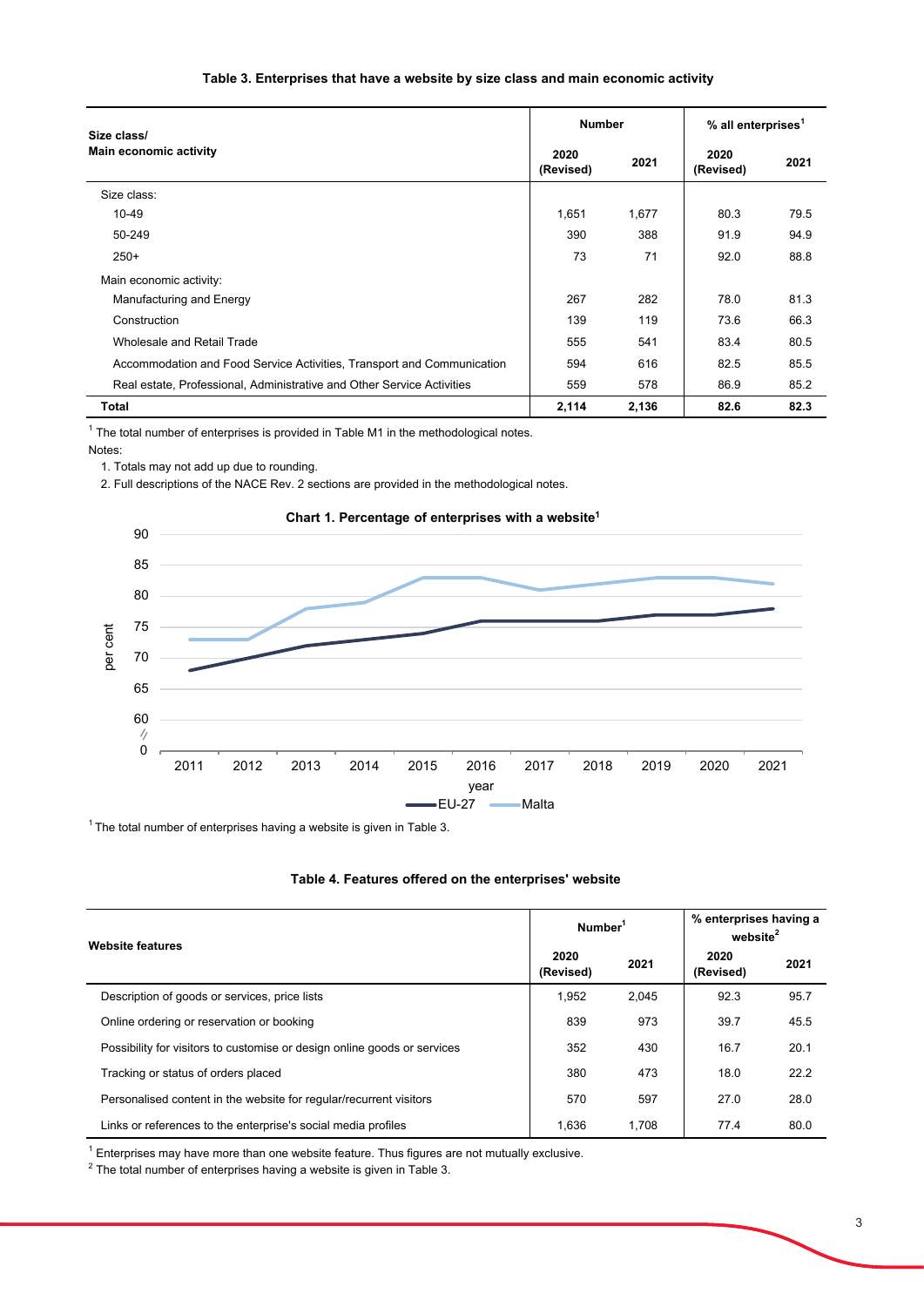## **Table 5. Enterprises' use of cloud computing by size class and main economic activity**

| Size class/                                                            |                   | <b>Number</b> |                   | % all enterprises <sup>1</sup> |  |
|------------------------------------------------------------------------|-------------------|---------------|-------------------|--------------------------------|--|
| <b>Main economic activity</b>                                          | 2020<br>(Revised) | 2021          | 2020<br>(Revised) | 2021                           |  |
| Size class:                                                            |                   |               |                   |                                |  |
| 10-49                                                                  | 991               | 1,108         | 48.2              | 52.6                           |  |
| 50-249                                                                 | 289               | 316           | 68.1              | 77.2                           |  |
| $250+$                                                                 | 56                | 58            | 70.5              | 72.5                           |  |
| Main economic activity:                                                |                   |               |                   |                                |  |
| Manufacturing and Energy                                               | 162               | 186           | 47.3              | 53.6                           |  |
| Construction                                                           | 70                | 80            | 37.1              | 44.6                           |  |
| Wholesale and Retail Trade                                             | 314               | 363           | 47.1              | 54.1                           |  |
| Accommodation and Food Service Activities, Transport and Communication | 380               | 410           | 52.8              | 56.9                           |  |
| Real estate, Professional, Administrative and Other Service Activities | 409               | 443           | 63.6              | 65.4                           |  |
| <b>Total</b>                                                           | 1,335             | 1,482         | 52.2              | 57.1                           |  |

 $1$  The total number of enterprises is provided in Table M1 in the methodological notes.

Notes:

1. Totals may not add up due to rounding.

2. Full descriptions of the NACE Rev. 2 sections are provided in the methodological notes.

| Table 6.  Enterprises conducting sales through e-commerce by size class and main economic activity |
|----------------------------------------------------------------------------------------------------|
|----------------------------------------------------------------------------------------------------|

| Size class/<br><b>Main economic activity</b><br>(Revised)              |                   | Number <sup>1</sup> |                   | % all enterprises <sup>2</sup> |  |
|------------------------------------------------------------------------|-------------------|---------------------|-------------------|--------------------------------|--|
|                                                                        |                   | 2021                | 2020<br>(Revised) | 2021                           |  |
| Size class:                                                            |                   |                     |                   |                                |  |
| 10-49                                                                  | 465               | 559                 | 22.6              | 26.5                           |  |
| 50-249                                                                 | 148               | 170                 | 34.9              | 41.5                           |  |
| $250+$                                                                 | 33                | 30                  | 41.7              | 37.5                           |  |
| Main economic activity:                                                |                   |                     |                   |                                |  |
| Manufacturing and Energy                                               | 52                | 61                  | 15.2              | 17.7                           |  |
| Construction                                                           | $13^{\mathrm{u}}$ | $9^{\mathrm{u}}$    | $6.7^\mathrm{u}$  | 5.0 <sup>u</sup>               |  |
| Wholesale and Retail Trade                                             | 177               | 263                 | 26.6              | 39.2                           |  |
| Accommodation and Food Service Activities, Transport and Communication | 262               | 296                 | 36.4              | 41.1                           |  |
| Real estate, Professional, Administrative and Other Service Activities | 143               | 129                 | 22.2              | 19.0                           |  |
| Total                                                                  | 646               | 759                 | 25.3              | 29.2                           |  |

 $1$  Includes both web and EDI-type sales. Refer to methodological note 6 for more information.

 $^{\text{2}}$  The total number of enterprises is provided in Table M1 in the methodological notes.

u Under-represented

Notes:

1. Totals may not add up due to rounding.

2. Full descriptions of the NACE Rev. 2 sections are provided in the methodological notes.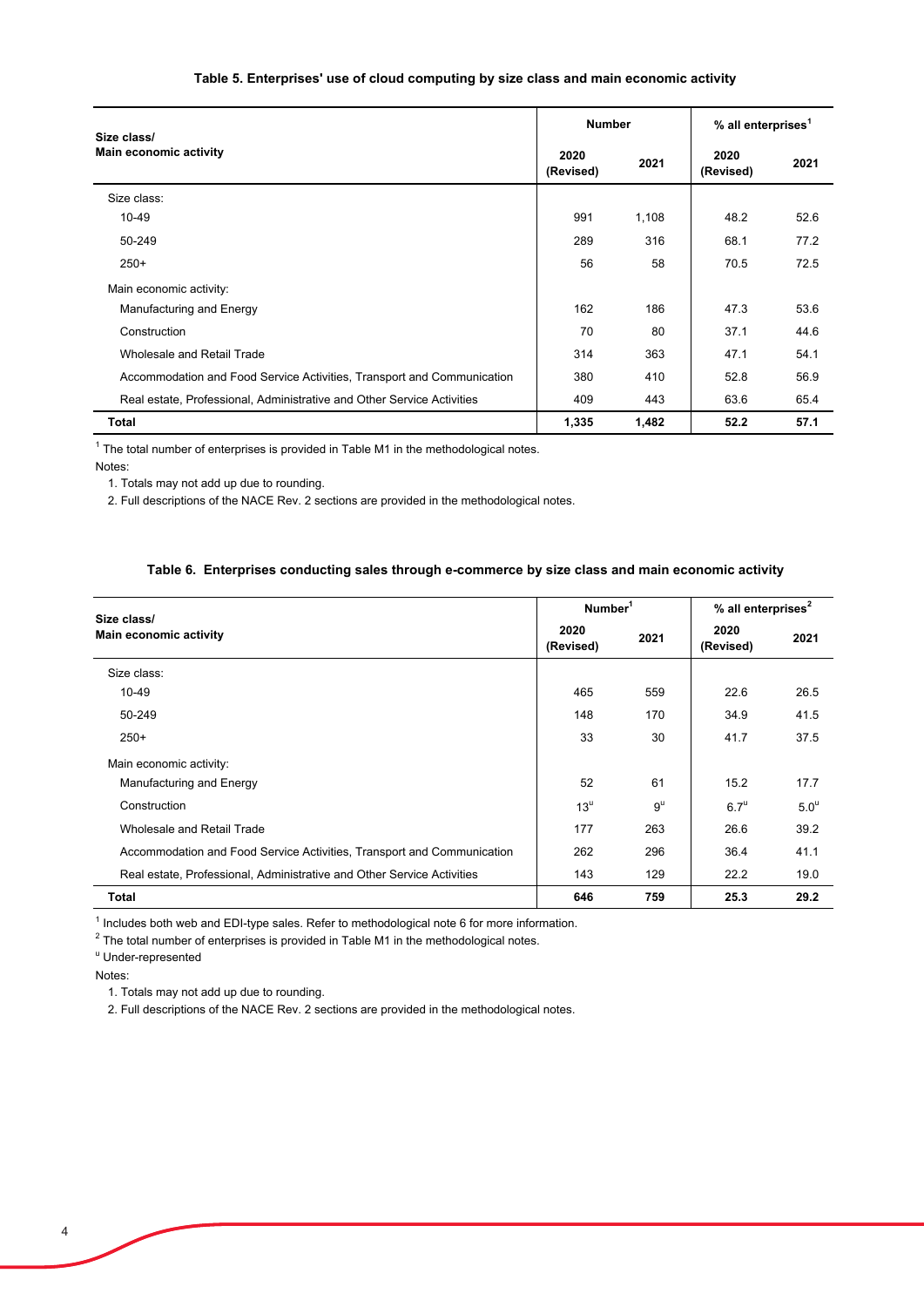

### **Chart 2. Percentage of enterprises conducting sales through e-commerce<sup>1</sup>**

1 Total number of enterprises performing e-commerce sales is given in Table 6. Note: Refer to methodological note 6 for more information on different e-commerce types.



#### **Chart 3. Turnover generated from e-commerce sales<sup>1</sup>**

1 Total number of enterprises performing e-commerce sales is given in Table 6. Note: Refer to methodological note 6 for more information on different e-commerce types.



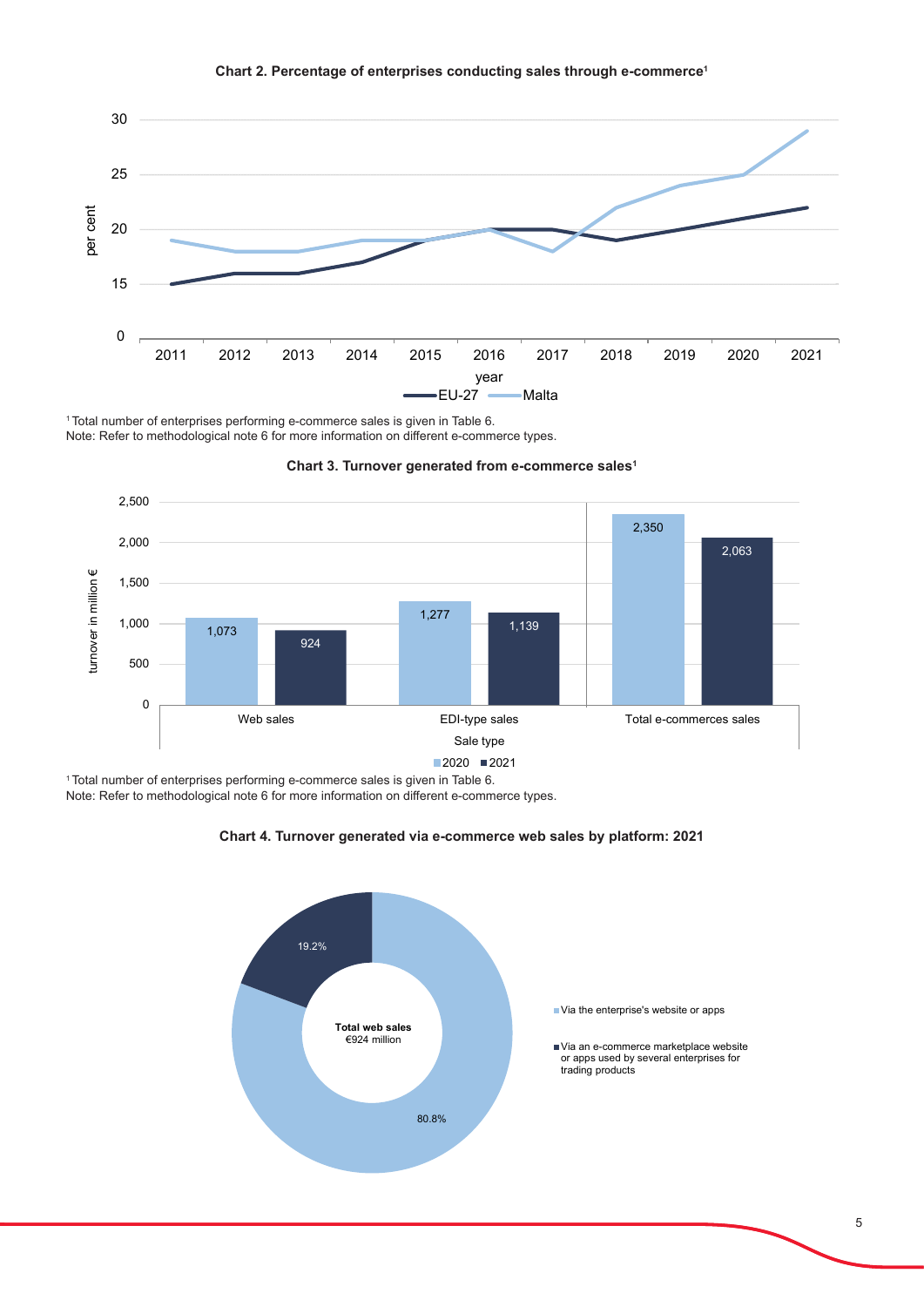|                                                                        | Impact of COVID-19                                                     |                                                                                             |                                                                                              |
|------------------------------------------------------------------------|------------------------------------------------------------------------|---------------------------------------------------------------------------------------------|----------------------------------------------------------------------------------------------|
| Size class/<br>Main economic activity                                  | Increase remote<br>access to the e-mail<br>system of the<br>enterprise | Increase remote<br>access to the ICT<br>systems of the<br>enterprise<br>(other than e-mail) | Increase the number<br>of remote meetings<br>(e.g. via Skype,<br>Zoom, MS Teams,<br>$etc.$ ) |
| Size class:                                                            |                                                                        |                                                                                             |                                                                                              |
| 10-49                                                                  | 1,105                                                                  | 1,133                                                                                       | 1,539                                                                                        |
| 50-249                                                                 | 273                                                                    | 297                                                                                         | 365                                                                                          |
| $250+$                                                                 | 63                                                                     | 65                                                                                          | 71                                                                                           |
| Main economic activity:                                                |                                                                        |                                                                                             |                                                                                              |
| Manufacturing and Energy                                               | 194                                                                    | 190                                                                                         | 255                                                                                          |
| Construction                                                           | 89                                                                     | 94                                                                                          | 111                                                                                          |
| Wholesale and Retail Trade                                             | 362                                                                    | 369                                                                                         | 487                                                                                          |
| Accommodation and Food Service Activities, Transport and Communication | 375                                                                    | 400                                                                                         | 535                                                                                          |
| Real estate, Professional, Administrative and Other Service Activities | 420                                                                    | 442                                                                                         | 587                                                                                          |
| <b>Total</b>                                                           | 1,441                                                                  | 1,495                                                                                       | 1,975                                                                                        |
|                                                                        |                                                                        | % all enterprises <sup>1</sup>                                                              |                                                                                              |
| Size class:                                                            |                                                                        |                                                                                             |                                                                                              |
| 10-49                                                                  | 52.4                                                                   | 53.8                                                                                        | 73.0                                                                                         |
| 50-249                                                                 | 66.7                                                                   | 72.6                                                                                        | 89.2                                                                                         |
| $250+$                                                                 | 78.8                                                                   | 81.3                                                                                        | 88.8                                                                                         |
| Main economic activity:                                                |                                                                        |                                                                                             |                                                                                              |
| Manufacturing and Energy                                               | 56.0                                                                   | 54.8                                                                                        | 73.6                                                                                         |
| Construction                                                           | 49.6                                                                   | 52.1                                                                                        | 61.7                                                                                         |
| Wholesale and Retail Trade                                             | 53.9                                                                   | 54.9                                                                                        | 72.5                                                                                         |
| Accommodation and Food Service Activities, Transport and Communication | 52.0                                                                   | 55.6                                                                                        | 74.3                                                                                         |
| Real estate, Professional, Administrative and Other Service Activities | 62.0                                                                   | 65.2                                                                                        | 86.6                                                                                         |
| <b>Total</b>                                                           | 55.5                                                                   | 57.6                                                                                        | 76.1                                                                                         |

 $1$  The total number of enterprises is provided in Table M1 in the methodological notes.

Notes:

1. Totals may not add up due to rounding.

2. Full descriptions of the NACE Rev. 2 sections are provided in the methodological notes.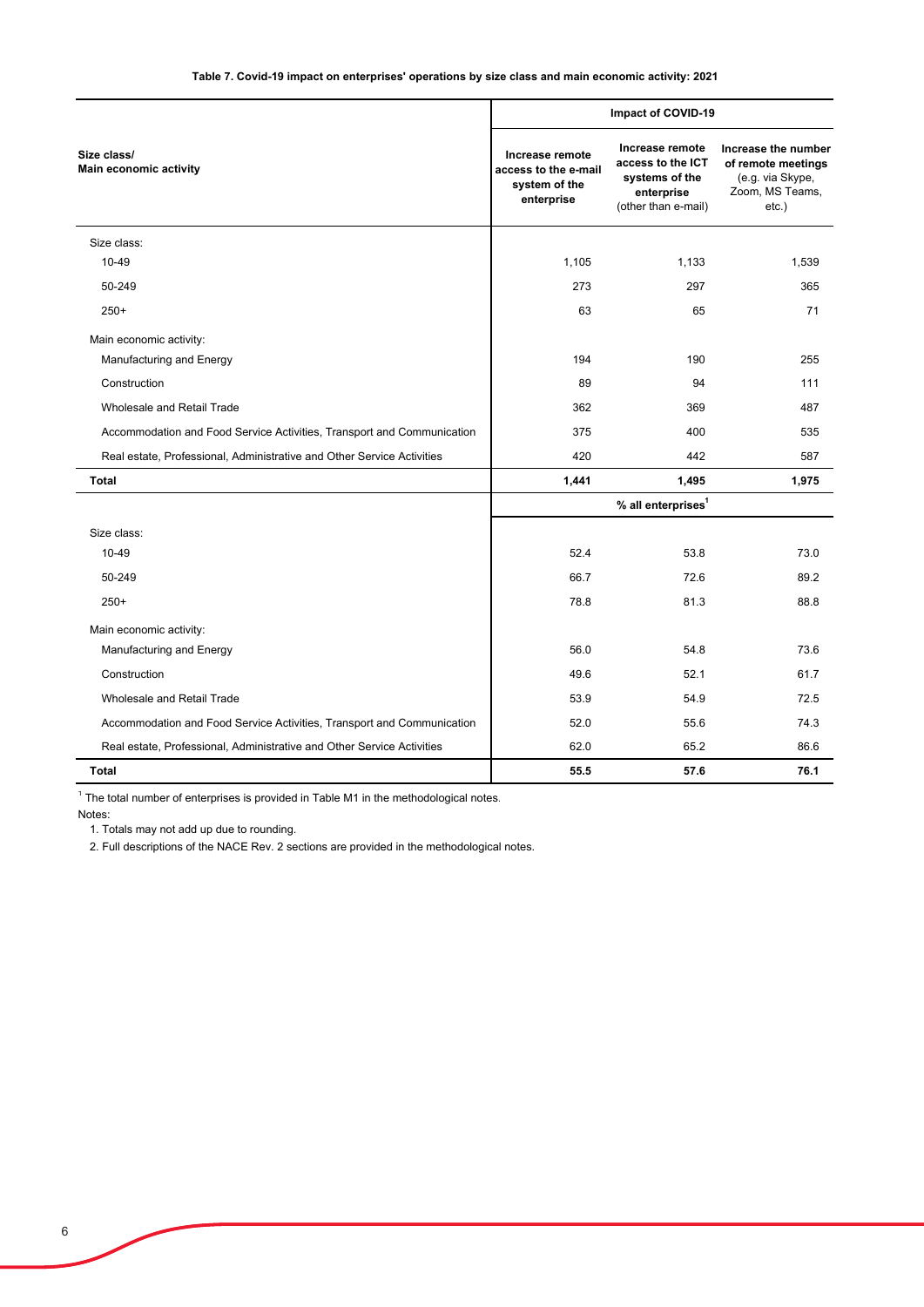#### **Methodological Notes**

- 1. The survey on ICT usage and e-commerce in enterprises is conducted by the National Statistics Office (NSO) on an annual basis, under European Regulation (EC) No. 2019/1700. The survey covers enterprises employing 10 or more employees (including employees on both full-time and part-time basis and excluding apprentices and interns) from selected economic sectors. This survey studies various aspects of the Maltese digital economy and society, focusing on the use of information and communication technologies (ICTs) by enterprises.
- 2. For the purpose of this news release, a census of enterprises employing a minimum of 10 employees (full-time and part-time) was undertaken. The register of businesses maintained by NSO was used as the sampling frame for this survey.
- 3. The enterprise, as defined in the Council Regulation (EC) No 696/93 of 15 March 1993 is *"The smallest combination of legal units that is an organizational unit producing goods or services, which benefits from a certain degree of autonomy in decisionmaking, especially for the allocation of its current resources. An enterprise carries out one or more activities at one or more locations. An enterprise may be a sole legal unit."* Economic Activity is based on the enterprises' main activity.
- 4. Enterprises were divided into strata depending on their size class and economic activity, in line with NACE Rev. 2 Classification.

|                   |                                                                                                                                                          | Total number of enterprises |       |
|-------------------|----------------------------------------------------------------------------------------------------------------------------------------------------------|-----------------------------|-------|
|                   |                                                                                                                                                          | 2020<br>(Revised)           | 2021  |
| Size class        |                                                                                                                                                          |                             |       |
| 10-49 employees   |                                                                                                                                                          | 2,057                       | 2,108 |
| 50-249 employees  |                                                                                                                                                          | 424                         | 409   |
| 250+ employees    |                                                                                                                                                          | 79                          | 80    |
| Total             |                                                                                                                                                          | 2,560                       | 2,597 |
| Nace Rev. 2       | Main economic activity (full description of sections)                                                                                                    |                             |       |
| C. D and E        | Manufacturing; Electricity, gas, steam and air conditioning supply;<br>Water supply, sewerage, waste management and remediation<br>activities            | 342                         | 347   |
| F                 | Construction                                                                                                                                             | 189                         | 180   |
| G                 | Wholesale and retail trade; repair of motor vehicles and motorcycle                                                                                      | 666                         | 671   |
| $H, I$ and $J$    | Transportation and storage; Accommodation and food service<br>activities; Information and communication                                                  | 720                         | 721   |
| $L, M, N$ and $S$ | Real estate activities; Professional, scientific and technical<br>activities; Administrative and support service activities; Other<br>service activities | 643                         | 678   |
| Total             |                                                                                                                                                          | 2,560                       | 2,597 |

#### **Table M1. Size Class and Main Economic Activity**

5. An overall response rate of 78.2 per cent was achieved. Some questionnaires were returned to the Office with incomplete data, resulting in item non-response. These were then imputed using appropriate statistical methods. Furthermore, various non-sampling errors could have occurred, primarily related to the respondent and/or errors during processing. While every effort was made to minimise such occurrences, these are known to be present and remain impossible to quantify precisely.

#### **6. Definitions:**

**e-Commerce** is the sales of goods or services conducted over computer networks by methods specifically designed for the purpose of receiving orders. Two types of e-commerce are identified in this news release:

- a) **Web sales** are sales made via an online store (web shop), or via web forms on a website, or extranet, or via web applications.
- b) **EDI-type sales** are sales made via EDI-type messages (EDI: Electronic Data Interchange) meaning:
	- in an agreed or standard format suitable for automated processing (e.g. EDIFACT, XML, etc.); and
	- without the individual message being typed manually.